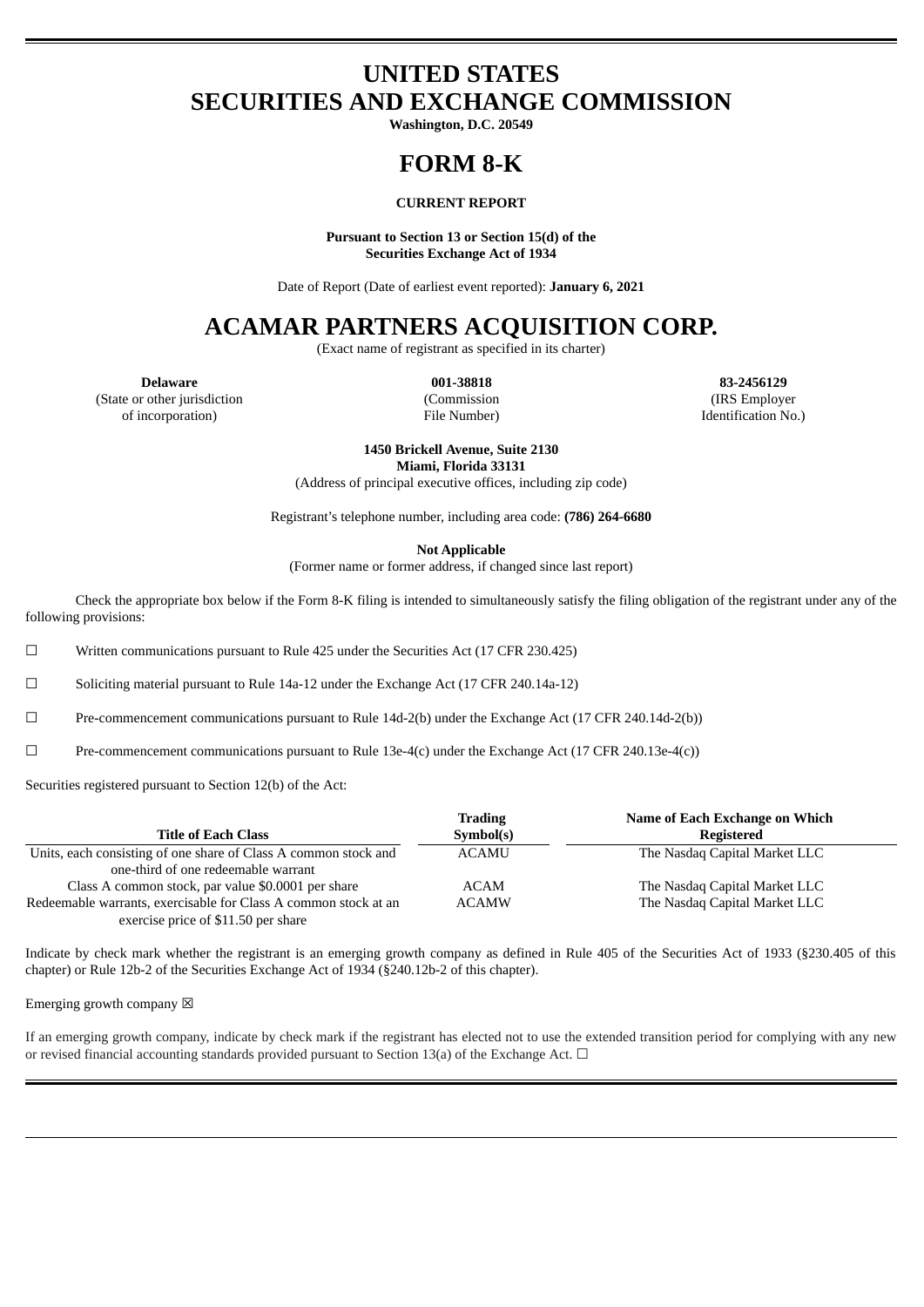#### Item 3.01 Notice of Delisting or Failure to Satisfy a Continued Listing Rule or Standard: Transfer of Listing

On January 6, 2021, Acamar Partners Acquisition Corp., a Delaware corporation (the "Company"), received a written notice (the "Notice") from the Listing Qualifications Department of The Nasdaq Stock Market ("Nasdaq") indicating that the Company is not in compliance with Nasdaq Listing Rule 5620(a) (the "Annual Meeting Rule") as a result of not having held an annual meeting of stockholders within 12 months of the end of the Company's fiscal year on December 31, 2019. The Notice is only a notification of deficiency, not of imminent delisting, and has no current effect on the listing or trading of the Company's securities on the Nasdaq Capital Market.

The Notice states that, under Nasdaq rules, the Company has 45 calendar days to submit a plan to regain compliance with the Annual Meeting Rule. If such plan is acceptable to Nasdaq, Nasdaq may grant the Company an extension of up to 180 calendar days from the Company's fiscal year end, or until June 29, 2021, to regain compliance. The Notice further states that in determining whether to accept the Company's plan, Nasdaq will consider such things as the likelihood that the annual meeting can be held within the 180-day period, the Company's past compliance history, the reasons for the delayed meeting, other corporate events that may occur during the review period, the Company's overall financial condition and its public disclosures. If Nasdaq does not accept the Company's plan, the Company will have the opportunity to appeal the decision in front of an independent Nasdaq Hearings Panel. If the Company timely appeals, the Company's securities will remain listed pending such Panel's decision and the expiration of any additional extension granted by the Panel. However, there can be no assurance that, if the Company does appeal, such appeal will be successful.

As previously disclosed in the Form S-4 filed with the Securities Exchange Commission ("SEC") on December 23, 2020 and Form 424B3 filed with the SEC on December 30, 2020, in connection with the approval of the proposed business combination involving the Company and CarLotz, Inc., the Company has called a special meeting of stockholders to be held on January 20, 2021. Such special meeting will be held in lieu of the Company's 2020 annual meeting of stockholders. The Company intends to inform Nasdaq soon after the special meeting that such meeting has occurred and expects to regain compliance with the Annual Meeting Rule soon thereafter.

#### **Forward-Looking Statements**

This communication contains forward-looking statements within the meaning of the Private Securities Litigation Reform Act of 1995. Generally, forwardlooking statements include statements that are not historical facts, such as statements concerning possible or assumed future actions, business strategies, events or results of operations, including statements regarding Acamar Partners' and CarLotz' expectations or predictions of future financial or business performance or conditions. Forward-looking statements may be preceded by, followed by or include the words "believes," "estimates," "expects," "projects," "forecasts," "may," "will," "should," "seeks," "plans," "scheduled," "anticipates" or "intends" or similar expressions.

 $\overline{2}$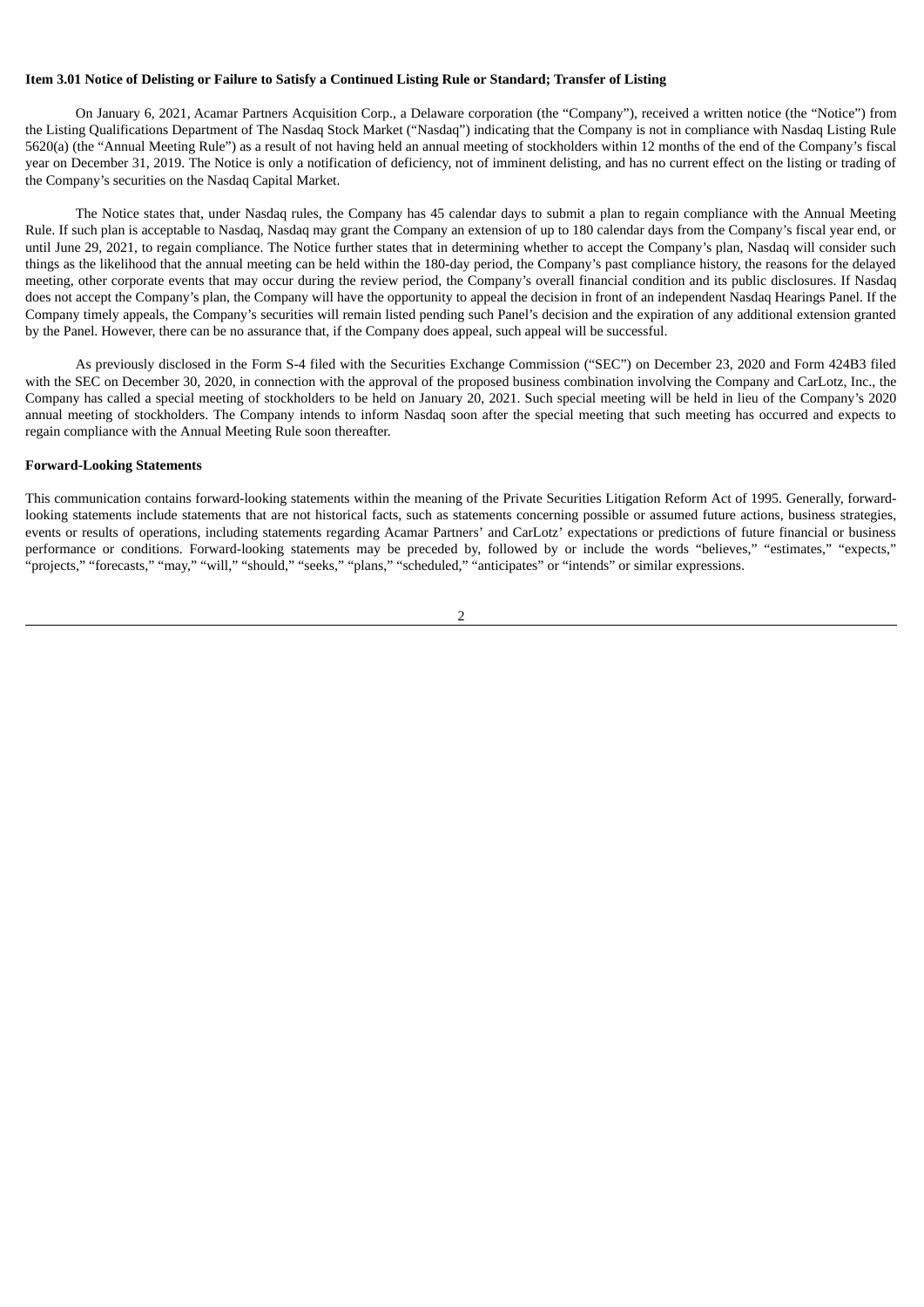Forward-looking statements involve risks and uncertainties that may cause actual events, results or performance to differ materially from those indicated by such statements. Certain of these risks are identified and discussed in the Company's registration statement on Form S-4 under "Risk Factors," the Company's Form 10-K for the year ended December 31, 2019 under "Risk Factors" in Part I, Item 1A and in the Company's Form 10-Q for the quarterly period ended March 31, 2020, Form 10-Q for the quarterly period ended June 30, 2020 and Form 10-Q for the quarterly period ended September 30, 2020 under "Risk Factors" in Part II, Item 1A. These risk factors will be important to consider in determining future results and should be reviewed in their entirety.

In addition to risks previously disclosed in the Company's reports filed with the SEC and those identified elsewhere in this communication, the following factors, among others, could cause actual results to differ materially from forward-looking statements or historical performance: ability to meet the closing conditions to the merger, including approval by the Company's stockholders on the expected terms and schedule; delay in closing the merger; failure to realize the benefits expected from the proposed transaction; the effects of pending and future legislation; risks related to management's focus on the proposed transaction rather than on the ongoing business operations of CarLotz; business disruption following the transaction; risks related to Acamar Partners' or CarLotz' indebtedness; other consequences associated with mergers, acquisitions and legislative and regulatory actions and reforms; risks of the automotive and used vehicle industries; the potential impact of COVID-19 on the used vehicle industry and on the CarLotz business; litigation, complaints, product liability claims or adverse publicity; the impact of changes in consumer spending patterns, consumer preferences, local, regional and national economic conditions, crime, weather, demographic trends and employee availability; new entrants in the consignment-to-retail used vehicle business; technological disruptions, privacy or data breaches, the loss of data or cyberattacks; and the ability to compete successfully with new and existing market participants.

Forward-looking statements speak only as of the date they are made, and the Company is under no obligation, and expressly disclaims any obligation, to update, alter or otherwise revise any forward-looking statement, whether as a result of new information, future events or otherwise, except as required by law. Readers should carefully review the statements set forth in the reports that the Company has filed or will file from time to time with the SEC. Forwardlooking statements are expressed in good faith, and the Company believes there is a reasonable basis for then. However, there can be no assurance that the events, results or trends identified in these forward-looking statements will occur or be achieved.

3